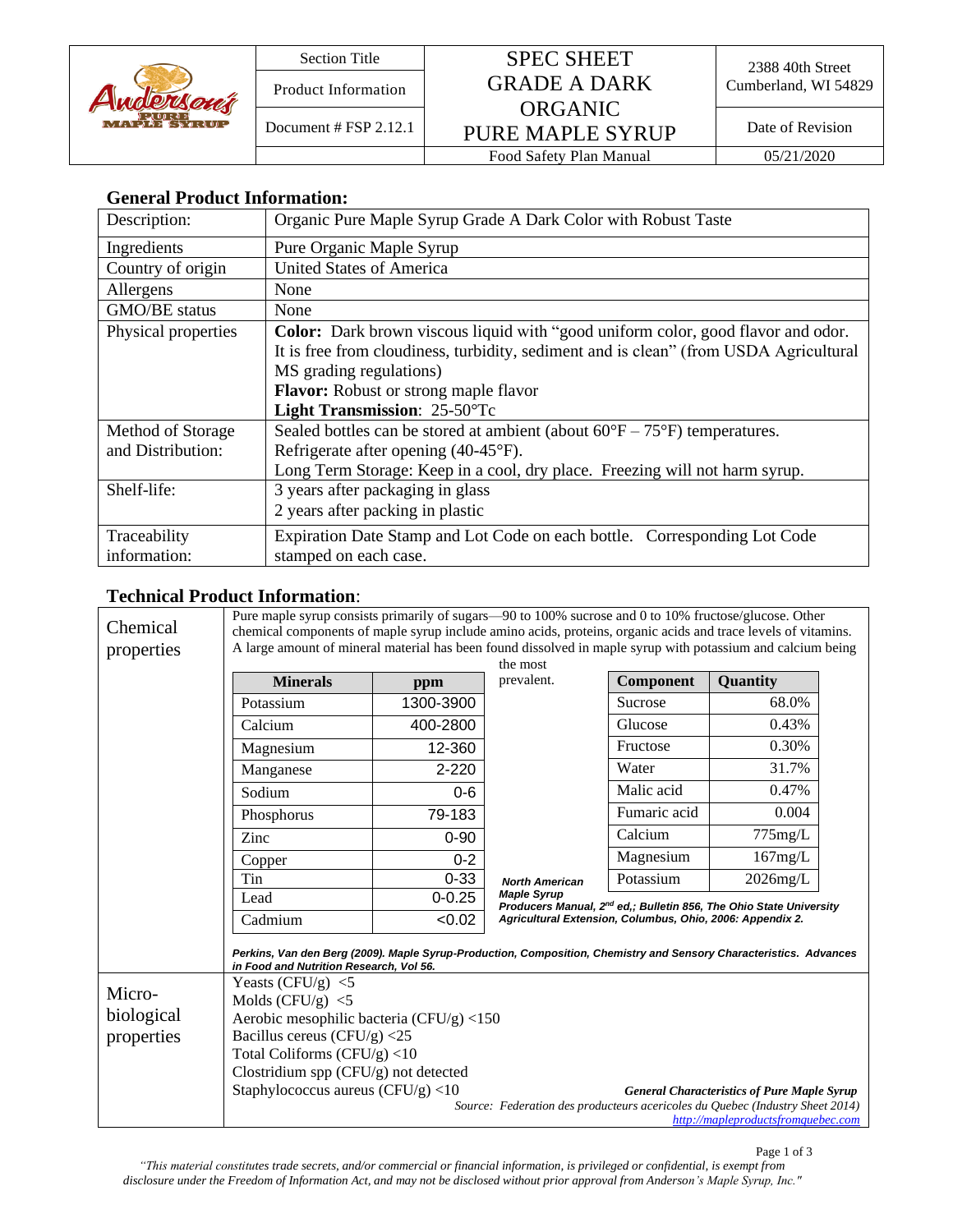

# Section Title SPEC SHEET Product Information **GRADE A DARK** Cumberland, WI 54829 ORGANIC PURE MAPLE SYRUP Document # FSP 2.12.1 Date of Revision

2388 40th Street<br>Cumberland, WI 54829

Food Safety Plan Manual 05/21/2020

| (Nutritional Facts)<br>Databases<br>270.00<br>Calories<br>110<br>h/list), USDA National Nutrient<br>66.89<br>27g, 10%<br>Carbohydrates (g) | (https://ndb.nal.usda.gov/ndb/searc                               |
|--------------------------------------------------------------------------------------------------------------------------------------------|-------------------------------------------------------------------|
|                                                                                                                                            |                                                                   |
|                                                                                                                                            |                                                                   |
| Database for Standard Reference<br>Total Fiber (g)<br>$\Omega$<br>0,0%                                                                     |                                                                   |
| 28 slightly revised May 2016<br>Total Sugars (g)<br>59.92<br>24 g, 48%<br>Software v.2.6.1 & Canadian                                      |                                                                   |
| Total Fat $(g)$<br>0.035<br>0g, 0%<br>Nutrient File (CNF), https://food-                                                                   |                                                                   |
| nutrition.canada.ca/cnf-fce/index-<br>0.007<br>Saturated Fat (g)<br>0g, 0%                                                                 |                                                                   |
| eng.jsp Canadian Nutrient File,<br>Monounsaturated Fat (g)<br>0.011<br>0g, 0%                                                              |                                                                   |
| 2015<br>0.017<br>Polyunsaturated Fat (g)<br>0g, 0%                                                                                         |                                                                   |
| Trans Fat (g)<br>$0g, 0\%$<br>$\Omega$                                                                                                     |                                                                   |
| 0.04<br>0 g, 0%<br>Protein $(g)$                                                                                                           |                                                                   |
| Water/Moisture (g)<br>12.79<br>32.15                                                                                                       |                                                                   |
| Cholesterol (mg)<br>$\theta$<br>$\mathbf{0}$                                                                                               |                                                                   |
| 0.28<br>0.71<br>Ash $(g)$                                                                                                                  |                                                                   |
| <b>Vitamins &amp; Minerals</b><br>Value per<br>100 <sub>g</sub><br>(unrounded)                                                             | Value per<br>39.78g (30ml)<br>serving size<br>(Nutritional Facts) |
| Sodium (mg)<br>$12 \text{ mg}$                                                                                                             | 5 mg, 0%                                                          |
| $\overline{\text{Vitamin}}$ D (mg)<br>0 <sub>mg</sub>                                                                                      | 0 mg, 0%                                                          |
| Calcium (mg)<br>73 mg                                                                                                                      | 30 mg, 2%                                                         |
| Iron $(mg)$<br>0.11mg                                                                                                                      | 0 mg, 0%                                                          |
| Potassium (mg)<br>225 mg                                                                                                                   | 90 mg, 2%                                                         |
| Thiamine B1 (mg)<br>$0.066$ mg                                                                                                             | 0.026 mg, 2%                                                      |
| Riboflavin B2 (mg)<br>$1.27$ mg                                                                                                            | 0.51 mg, 40%                                                      |
| Magnesium (mg)<br>$21 \text{ mg}$                                                                                                          | 8 mg, 2%                                                          |
| Niacin B3 (mg)<br>$0.081$ mg                                                                                                               | 0 mg, 0%                                                          |
| Folate (mg)<br>0 <sub>mg</sub>                                                                                                             | 0 <sub>mg</sub>                                                   |
| Folic Acid (mg)<br>0 <sub>mg</sub>                                                                                                         | 0 <sub>mg</sub>                                                   |
| Vitamin A (mg)<br>0 <sub>mg</sub>                                                                                                          | 0 <sub>mg</sub>                                                   |
| Vitamin C (mg)<br>0 <sub>mg</sub>                                                                                                          | $0 \text{ mg}, 0\%$                                               |
| Total Sugar Alcohols (g)<br>0 g<br>$\text{Zinc} \left( \text{mg} \right)$<br>.7 <sub>mg</sub>                                              | 0 g, 0%<br>$\overline{0.3}$ mg, 2%                                |
| Manganese (mg)<br>$2.3 \text{ mg}$                                                                                                         | .9 mg, 40%                                                        |
| Preservative:<br>None                                                                                                                      |                                                                   |
| $67\pm1$ at $68^{\circ}$ F<br><b>Brix Density:</b>                                                                                         |                                                                   |
| $0.87 - 0.88$<br>Water activity:                                                                                                           |                                                                   |
| $5 - 6.5\%$<br>pH:                                                                                                                         |                                                                   |